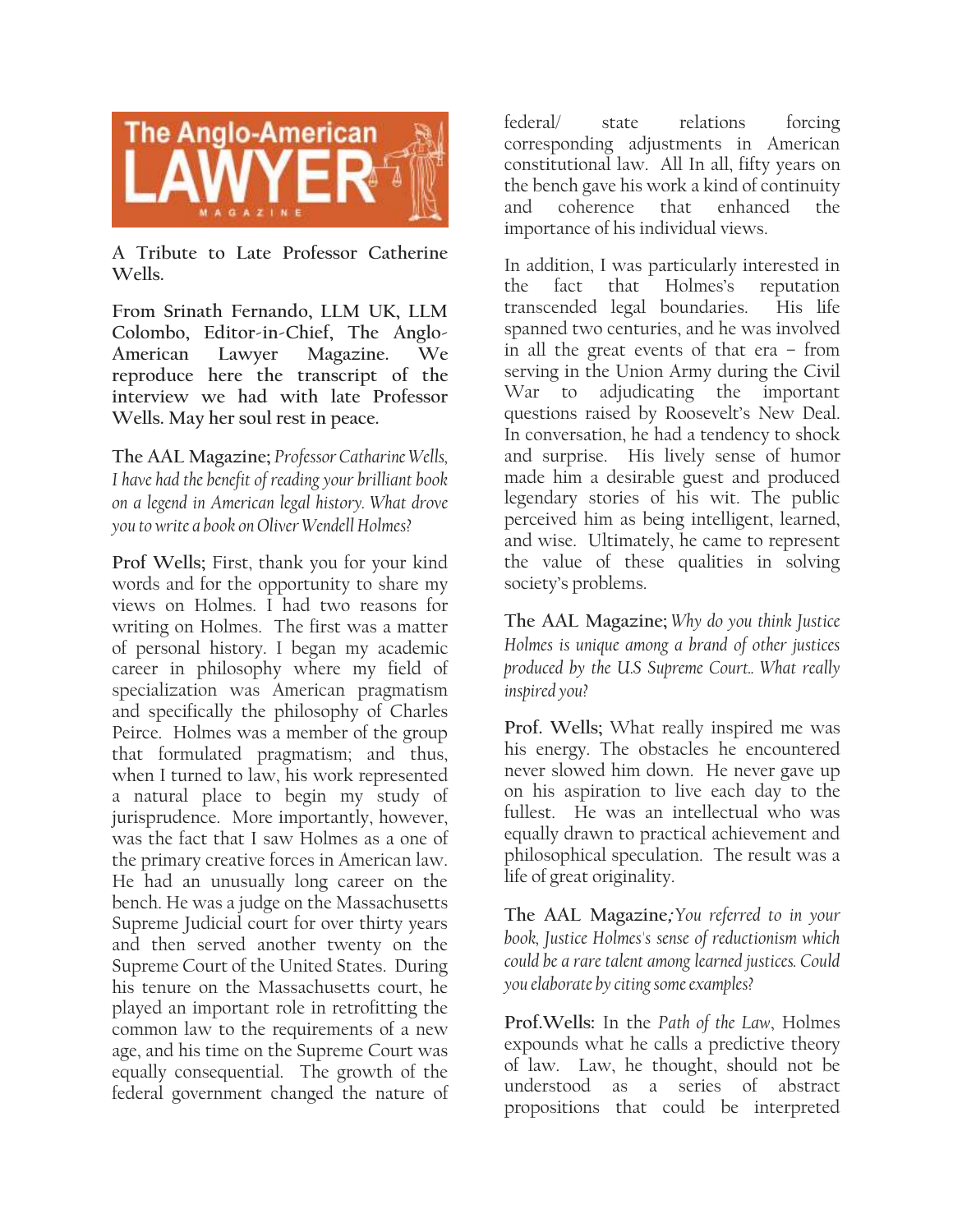independently of their context. Instead, the meaning of a legal doctrine was found in its effects on legal decision-making. For example, a student completely understands the doctrine of res ipsa loquitur when (s)he can predict its consequences for legal decision-making. Thus, Holmes rejects the idea that we understand legal doctrines when we can list out a series of synonyms that seem to capture its meaning. Instead, its meaning is reduced to a set of practical consequences.

**The AAL Magazine;** *Your research also touches on Justice Holmes's infatuation with the Buddhist Philosophy which is a dominant religion in Sri Lanka and Buddhism has survived and natured in Sri Lanka for more than 2500 years. This is quite interesting. Could you share with us his extent of appreciating Buddhist values and how it contributed to his legal career? This has some resonance to your claim that he had a sense of reductionism which is also part of Buddhist teaching of the 'correct understanding and mindfulness'.*

**Prof. Wells;** Holmes was profoundly moved by the transcendentalism of Ralph Waldo Emerson. Emerson believed that the world of sensation should be understood as a metaphor suggesting a deeper reality that exists below the surface of ordinary experience. If we take ordinary experience literally, the most we can learn will be the principles that allow us to predict the course of future experience. Deeper truths come from a more wholistic view, such as the one that Emerson described in this wellknown passage: **''**Crossing a bare common, in snow puddles, at twilight, under a clouded sky, without having in my thoughts any occurrence of special good fortune, I have enjoyed a perfect exhilaration. I am glad to the brink of fear. In the woods too, a man casts off his years, … In the woods, we return to reason and faith. … Standing on the bare ground,  $-$  my head bathed by the blithe air, and uplifted into infinite space, — all mean egotism vanishes. I become a transparent eye-ball; I am nothing; I see all; the currents of the Universal Being circulate through me; I am part or particle of God''.

To my eye, this is not Buddhism. For one thing, Emerson is immersed in sensory experience. But there is a certain commonality. The import of the passage is that we are not the person that is presented in sensory experience. Rather we exist as spiritual beings that are part and parcel of a universal presence.

Holmes, like many New Englanders, did not talk much about religion, but he often referred to Emerson as the greatest influence on his life. Ironically, the main effect of this view was a rejection of the idea that secular law was based on natural law. Many western religions think of God as a separate being that governs the physical world. Thus, it makes sense to them that man's law should emulate the law of God. But, following Emerson, Holmes would have understood natural law as something more far more profound than the rules that govern human affairs.

**The AAL Magazine;** *If I may venture into the Justice Holmes' magnum opus his Book The Common Law published in 1881, do you think that his dictum 'The life of the law has not been logic: it has been experience. The felt necessities of the time, the prevalent [moral](https://www.merriam-webster.com/dictionary/moral) and political theories, [intuitions](https://www.merriam-webster.com/dictionary/intuitions) of public policy, avowed or unconscious, even the [prejudices](https://www.merriam-webster.com/dictionary/prejudices) which judges share with their fellow-men, have had a good deal more to do than the syllogism in determining the rules by which men should be governed'. Don't you think this is a stinging vindication of the constitutional theory that the Constitution must be reflective of the current realities of the society?* 

**Prof. Wells;** Yes, I do. In fact, Holmes is often identified as the father of American realism precisely because of statements like